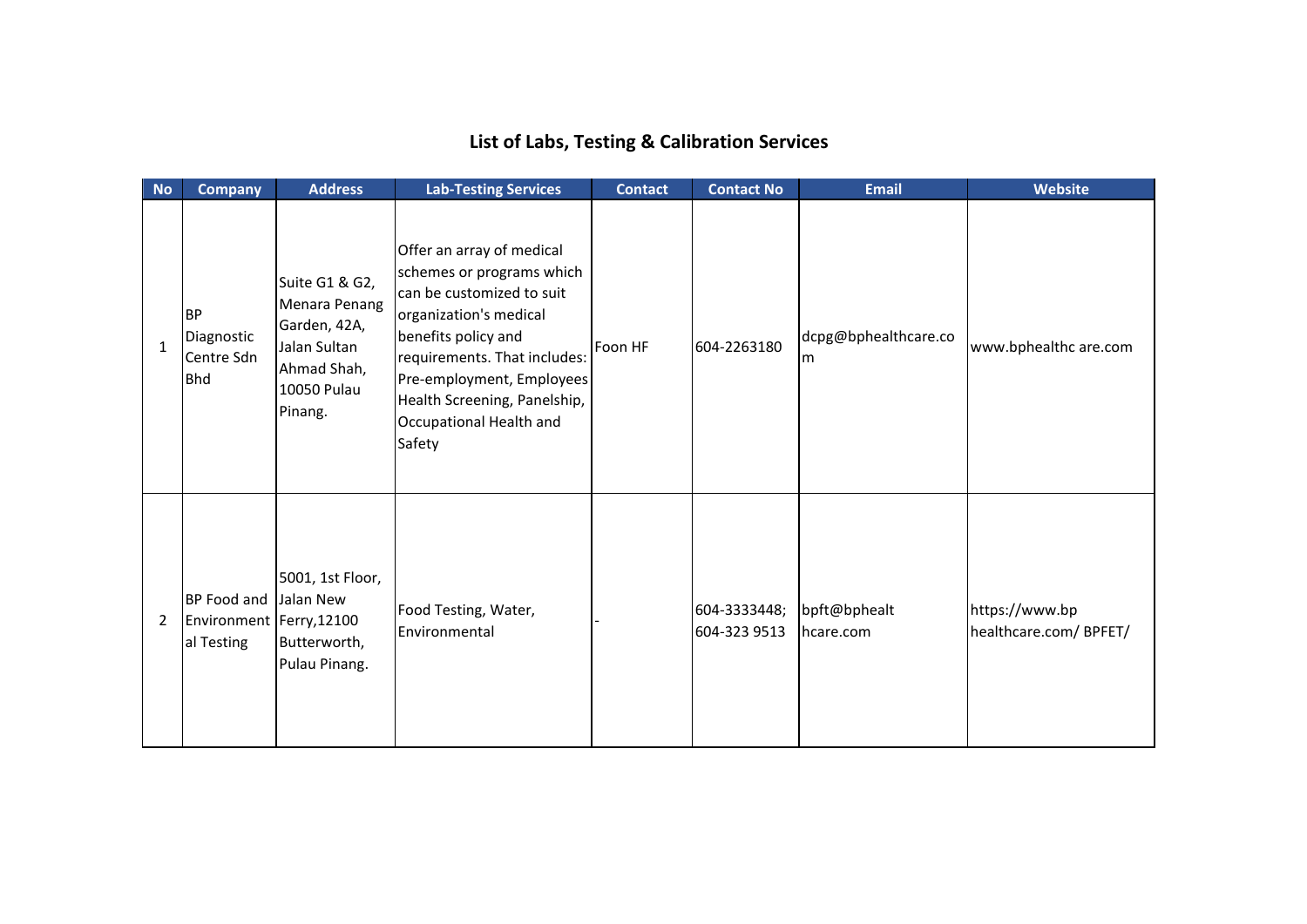| <b>No</b>              | <b>Company</b><br><b>Name</b>      | <b>Address</b>                                                                 | <b>Lab-Testing Services</b>                                                                                                                                                 | <b>Contact</b><br><b>Person</b> | <b>Contact No</b>                            | <b>Email</b>                                | Website                 |
|------------------------|------------------------------------|--------------------------------------------------------------------------------|-----------------------------------------------------------------------------------------------------------------------------------------------------------------------------|---------------------------------|----------------------------------------------|---------------------------------------------|-------------------------|
| 3                      | Caltech<br>Laboratory<br>Sdn. Bhd. | No. 51-Grd.,<br>2, Taman Sri<br>Nibong, 11900<br>Bayan Lepas,<br>Pulau Pinang. | Lebuh Bukit Kecil Laboratory services which<br>covers electrical and<br>temperature tests and<br>measuring equipment                                                        |                                 | 604-6437862;<br>604-611 5894;<br>016-4167862 | sales@caltech.com.my http://caltech.com.my/ |                         |
| $\boldsymbol{\Lambda}$ | <b>CISSPR Sdn</b><br><b>Bhd</b>    | 3, Halaman<br>Hargreaves,<br>11600 Pulau<br>Pinang.                            | RF, EMF, EMC and safety<br>services and solutions<br>provider, specializing in Test Chee Lay<br>& Measurement, Projects &<br>Consultancy and Software &<br><b>Databases</b> | Heng (MD)                       | 6012-4774688                                 | Ihchee.cisspr<br>@gmail.com                 | https://www.cis spr.com |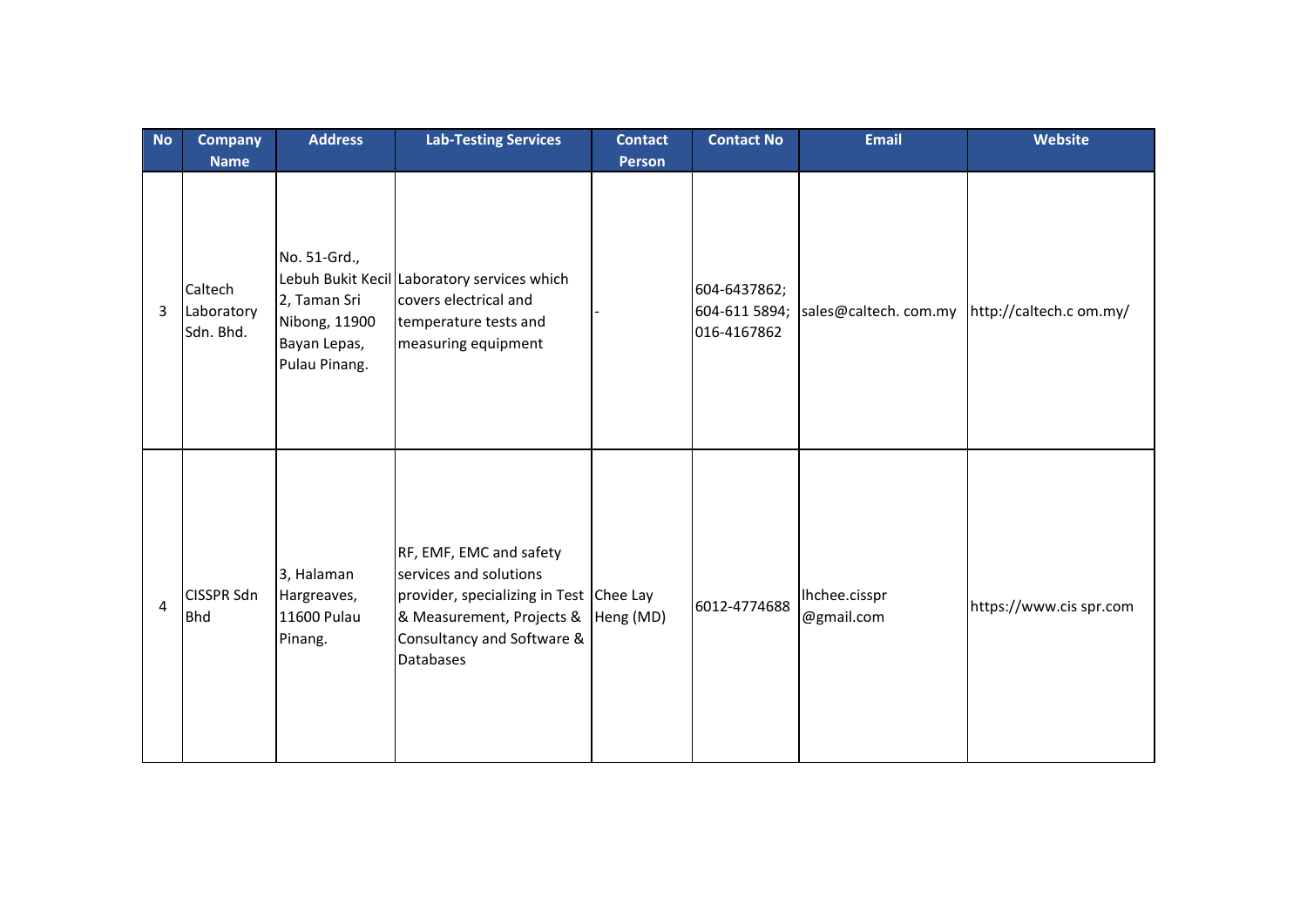| <b>No</b> | <b>Company</b>                              | <b>Address</b>                                                                                           | <b>Lab-Testing Services</b>                                                                                                                                                                                                                                                                                                                                                                                                                                                                                                                                                                    | <b>Contact</b> | <b>Contact No</b> | <b>Email</b>                     | <b>Website</b>  |
|-----------|---------------------------------------------|----------------------------------------------------------------------------------------------------------|------------------------------------------------------------------------------------------------------------------------------------------------------------------------------------------------------------------------------------------------------------------------------------------------------------------------------------------------------------------------------------------------------------------------------------------------------------------------------------------------------------------------------------------------------------------------------------------------|----------------|-------------------|----------------------------------|-----------------|
|           | <b>Name</b>                                 |                                                                                                          |                                                                                                                                                                                                                                                                                                                                                                                                                                                                                                                                                                                                | <b>Person</b>  |                   |                                  |                 |
| 5         | <b>Eurofins NM</b><br>Laboratory<br>Sdn Bhd | 78 & 80, Lorong<br>Perda Selatan 1,<br>Bandar Perda,<br>14000 Bukit<br>Mertajam,<br>Penang,<br>Malaysia. | Eurofins companies through<br>its subsidiaries is the world<br>leader in food, environment,<br>pharmaceutical and<br>cosmetic products testing<br>and in agroscience CRO<br>services, genomics,<br>discovery pharmacology,<br>forensics, advanced material<br>sciences and for supporting<br>clinical studies. Eurofins<br>companies offers a portfolio<br>of over 200,000 analytical<br>methods for evaluating the<br>safety, identity,<br>composition, authenticity,<br>origin and purity of<br>biological substances and<br>products, as well as for<br>innovative clinical<br>diagnostics. | Daniel Wong    | 604-538 8081      | enquiry-<br>enml.bm@eurofins.com | www.eurofins.my |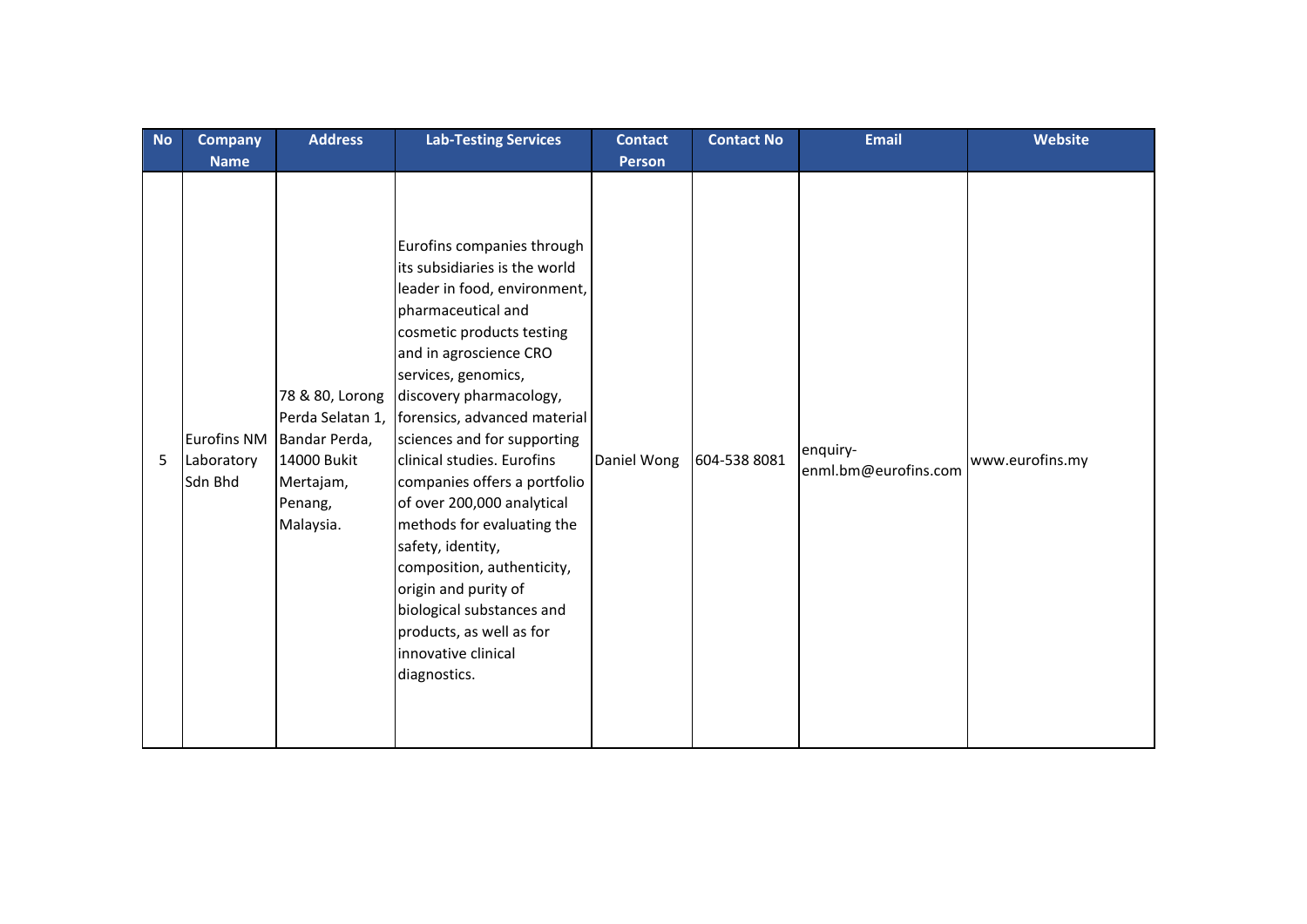| <b>No</b>      | <b>Company</b><br><b>Name</b>                         | <b>Address</b>                                                                          | <b>Lab-Testing Services</b>                                                                                                                                                                              | <b>Contact</b><br><b>Person</b> | <b>Contact No</b>                            | <b>Email</b>                | <b>Website</b>              |
|----------------|-------------------------------------------------------|-----------------------------------------------------------------------------------------|----------------------------------------------------------------------------------------------------------------------------------------------------------------------------------------------------------|---------------------------------|----------------------------------------------|-----------------------------|-----------------------------|
| 6              | <b>Info Kinetics</b><br>Sdn Bhd                       | Gleneagles<br>Penang, 5th<br>Floor, 1 Jalan<br>Pangkor, 10050<br>Pulau Pinang.          | Healthcare - clinical research<br>centre, planning and<br>conducting pharmacokinetic<br>and clinical trials, provide<br>independent analytical<br>services as part of their drug<br>development program. |                                 | 604-2285760;<br>604-2285715                  | admin@info-<br>kinetics.com | https://info- kinetics.com/ |
| $\overline{7}$ | Integrajaya<br>Calibration<br>Technologies<br>Sdn Bhd | 70-1-82 D'Piazza<br>Mall, Jalan<br>Bayan Baru,<br>11900 Bayan<br>Baru, Pulau<br>Pinang. | Mahsuri, Bandar Electronic, Electrical (power)<br>and Temperature Calibration -<br>Laboratory                                                                                                            |                                 | 604-6384412;<br>604-637 4415;<br>012-4087572 | sales@ictcal.c om           | https://www.ict cal.com/    |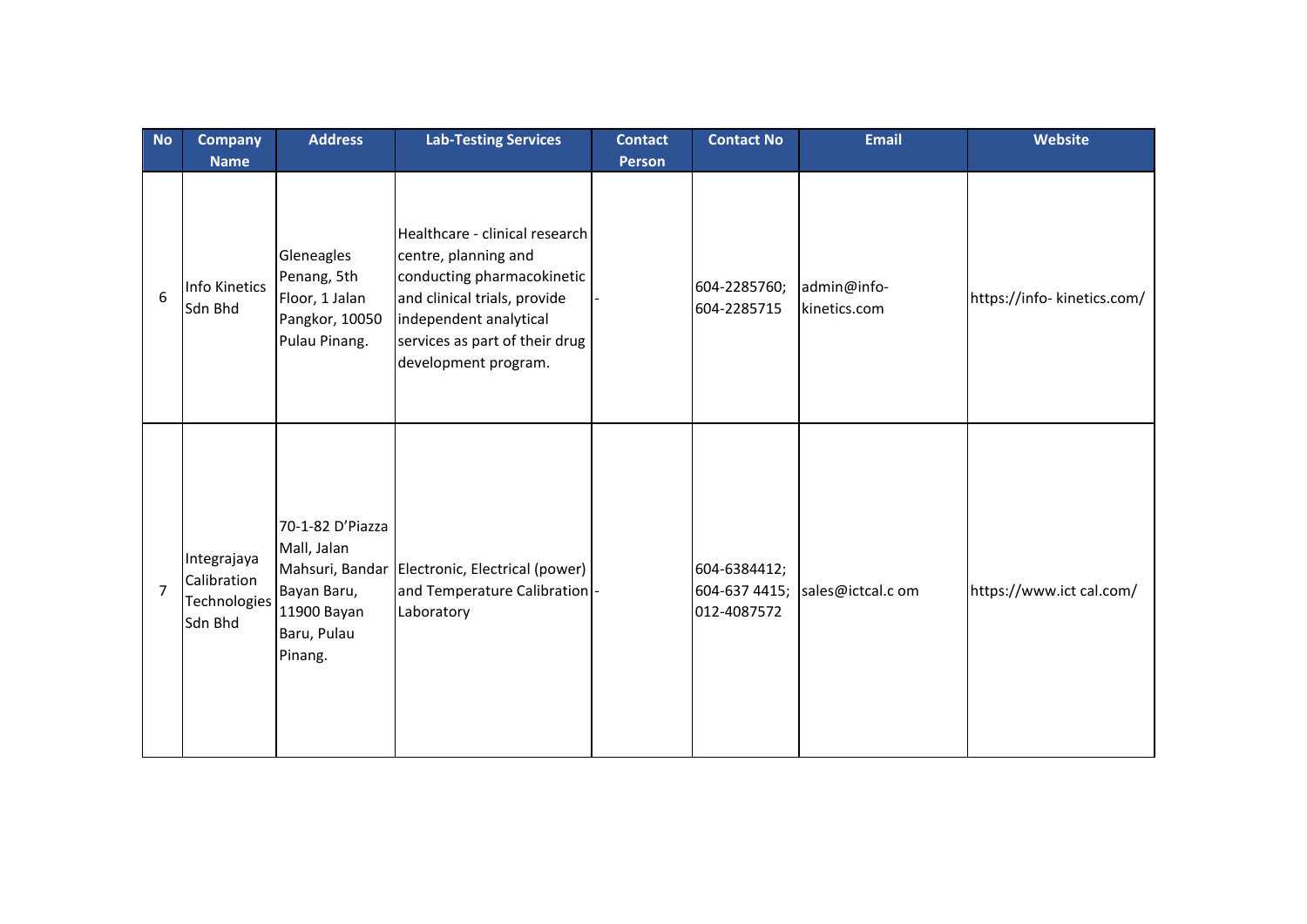| <b>No</b> | <b>Company</b>                                                                         | <b>Address</b>                                                                                                                                   | <b>Lab-Testing Services</b>                                                                                                                                                                                                                                  | <b>Contact</b>                                             | <b>Contact No</b>                      | Email                             | Website                                                                                     |
|-----------|----------------------------------------------------------------------------------------|--------------------------------------------------------------------------------------------------------------------------------------------------|--------------------------------------------------------------------------------------------------------------------------------------------------------------------------------------------------------------------------------------------------------------|------------------------------------------------------------|----------------------------------------|-----------------------------------|---------------------------------------------------------------------------------------------|
| 8         | <b>Name</b><br>Keysight<br>Technologies<br>- Keysight<br>Test<br>Laboratories<br>(KTL) | <b>Keysight Test</b><br>Laboratories<br>(@PSDC)<br>1, Jalan Sultan<br>Azlan Shah<br>Bandar Bayan<br>Baru, 11900<br>Bayan Lepas,<br>Pulau Pinang. | <b>EMC Test</b><br><b>Emission (Radiated and</b><br>Conducted)<br>- Immunity (Radiated,<br>Conducted, ESD, EFT, Surge,<br>Magnetic, Dip)<br>- Harmonics & Flicker<br>- Radio Standards<br>Land Mobile Service & Land<br><b>Mobile Radios</b><br>- Automotive | <b>Person</b>                                              | 1800-888-848<br>(Press<br>#, then $4)$ | testservices.pe<br>n@keysight.com | https://www.ke<br>ysight.com/my/<br>en/products/ser vices/test-<br>as-a- service- taas.html |
| 9         | Malayan<br><b>Testing</b><br>Laboratory<br>Sdn Bhd                                     | No. 62, Jalan<br>Seang Tek,<br>10400 Pulau<br>Pinang.                                                                                            | Testing lab for rubber &<br>latex, water analysis, animal<br>feeds, microbiological<br>examination, essential oils,<br>preservatives, metals,<br>minerals, fertilizer, food<br>testing, soil & leaf analysis<br>and iron ore.                                | Ms Ong<br>(Marketing<br>and Sales<br>Executive<br>Manager) | 604-2282043;<br>6016-4957756           | info@malayan<br>testing.com       | https://www.m<br>alayantesting.co<br>m/Malayan_Tes<br>ting_Laboratory<br>/Home.html         |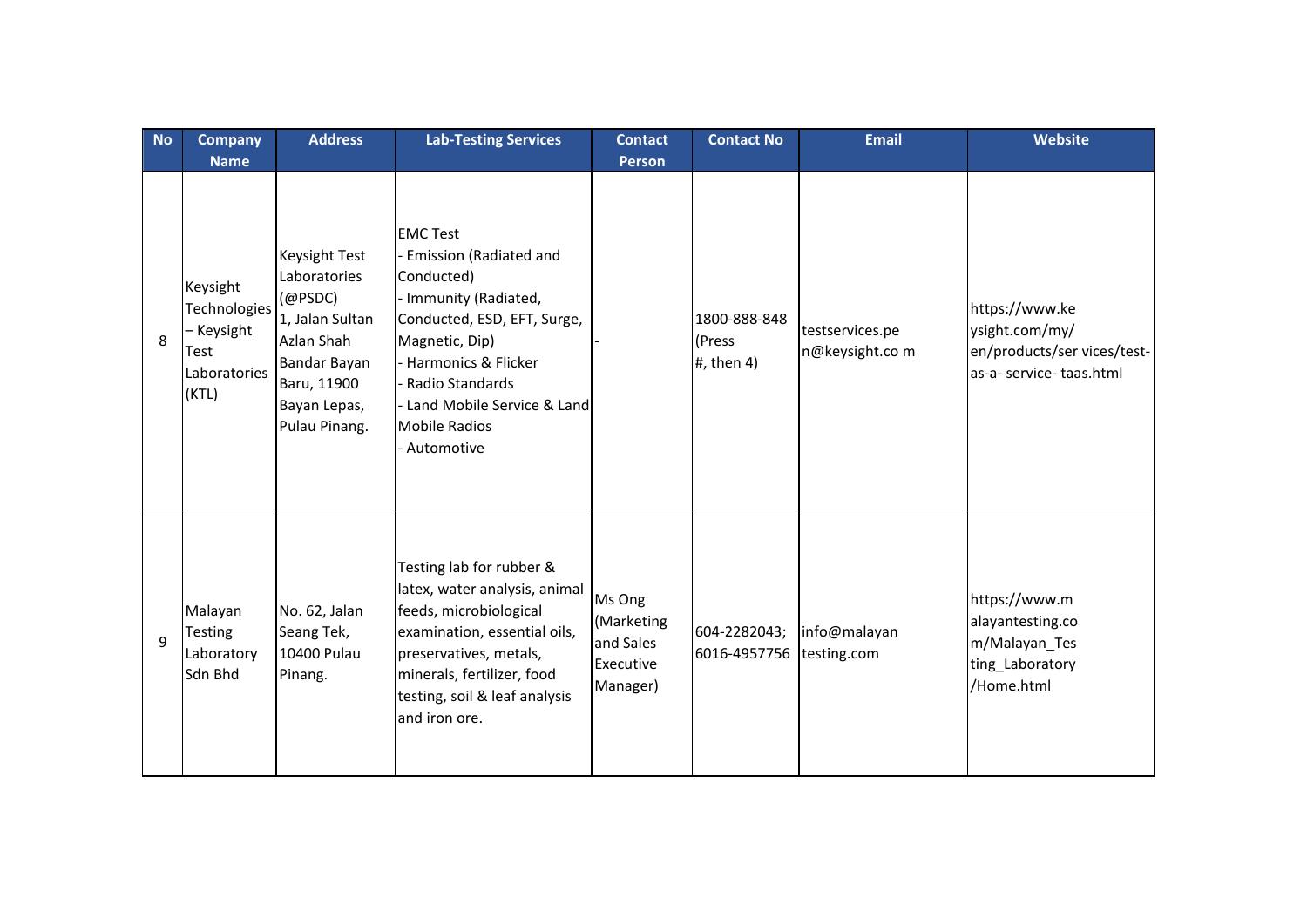| <b>No</b> | <b>Company</b>                                             | <b>Address</b>                                                                              | <b>Lab-Testing Services</b>                                                                                 | <b>Contact</b>                          | <b>Contact No</b>           | <b>Email</b>                    | <b>Website</b>                       |
|-----------|------------------------------------------------------------|---------------------------------------------------------------------------------------------|-------------------------------------------------------------------------------------------------------------|-----------------------------------------|-----------------------------|---------------------------------|--------------------------------------|
| 10        | <b>Name</b><br>Metcal<br>Technologies<br>Sdn<br><b>Bhd</b> | 36, Cangkat<br>Bukit Belah,<br>11920 Bayan<br>Lepas, Pulau<br>Pinang.                       | Calibration services for the<br>engineering and<br>semiconductor industries                                 | <b>Person</b>                           | 604-6493701;<br>604-6492702 | metcalpg@me<br>tcal.com.my      | https://www.m<br>etcal.com.my/       |
| 11        | Micro<br>Precision<br>Calibration<br>Sdn Bhd               | 6, Jalan Kelisa<br>Emas, Taman<br>Kelisa, 13700<br>Seberang<br>Jaya, Perai, Pulau<br>Pinang | Calibrates multi products                                                                                   | Ms. Durka<br>(Business<br>Development)  | 604 3995100                 | durka.v@micr oprecis<br>ion.com | https://www.mi<br>croprecision.co m/ |
| 12        | MY CO2 SDN<br><b>BHD</b>                                   | 16, Lengkok Kikik<br>1, Taman<br>Indrawasih,<br>13600 Perai,<br>Pulau Pinang.               | Analysis chemical contains,<br>micro test, trading of<br>laboratory instruments and<br>business consultancy | Ooi Shui Geok 604-3808282;<br>(Manager) | 604-3808280                 | louis@myco2.com.my              | https://www.m<br>yco2.com.my         |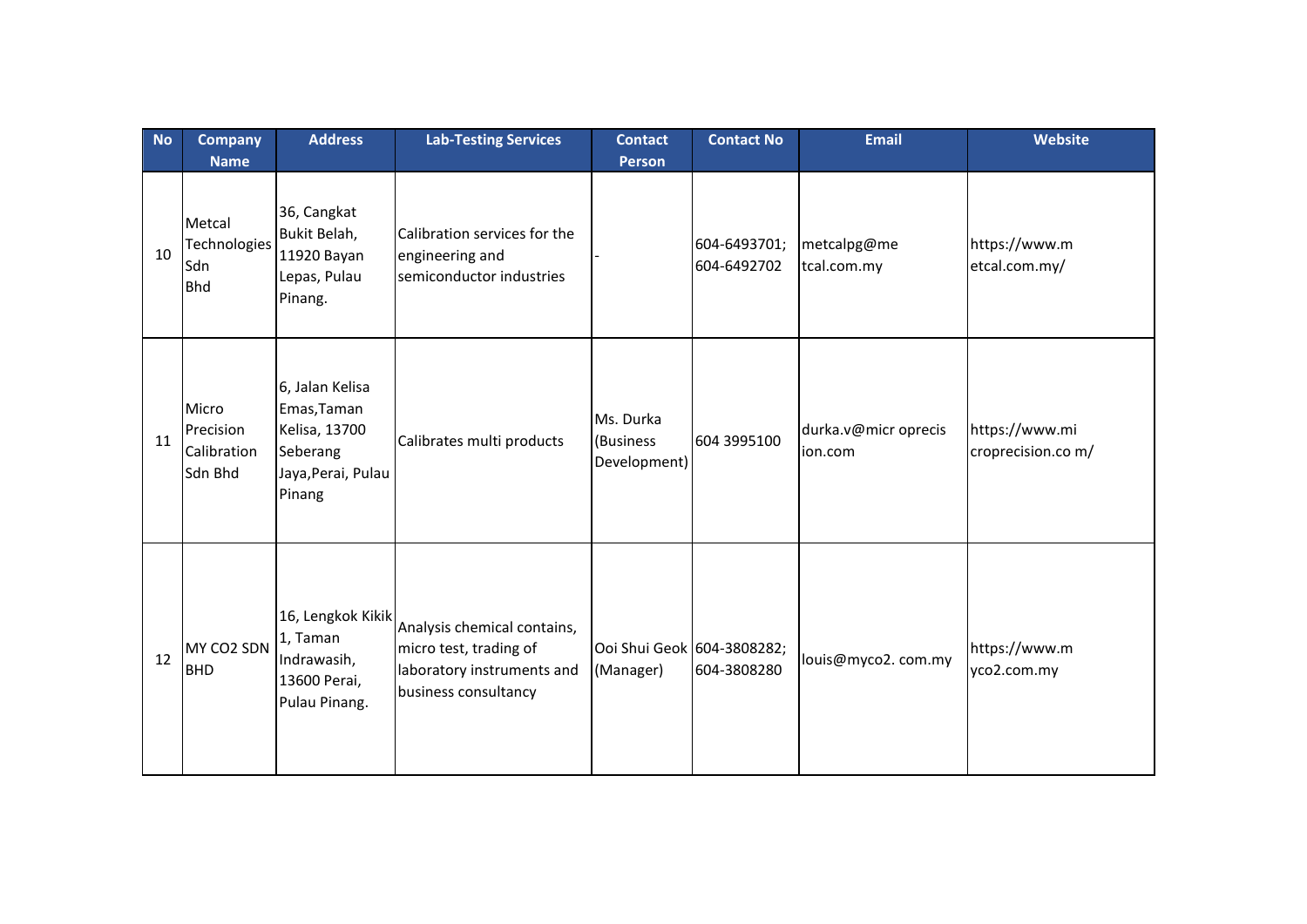| <b>No</b> | <b>Company</b><br><b>Name</b>                           | <b>Address</b>                                                                                                             | <b>Lab-Testing Services</b>                                                                                                                                                                             | <b>Contact</b><br><b>Person</b> | <b>Contact No</b>           | <b>Email</b>                       | <b>Website</b>                  |
|-----------|---------------------------------------------------------|----------------------------------------------------------------------------------------------------------------------------|---------------------------------------------------------------------------------------------------------------------------------------------------------------------------------------------------------|---------------------------------|-----------------------------|------------------------------------|---------------------------------|
| 13        | Promserv<br>Engineering<br>Sdn Bhd                      | 14 Tingkat<br>Tembaga,<br>11600, Pulau<br>Pinang.                                                                          | <b>Acceptance Testing and</b><br>Commissioning, Predictive<br>and Preventive<br>Maintenance, Fault<br>Diagnosis, Audit and System<br>Study                                                              |                                 | 604-6563332;<br>604-6587154 | promservpg@<br>promserv.com<br>.my | https://www.pr<br>omserv.com.my |
| 14        | QAV<br>Sdn Bhd                                          | 116, Lintang Kg.<br>Jawa, NFIZ 3,<br>Taman<br>Technologies Perindustrian<br>Bayan Lepas,<br>MK. 12, 11900<br>Pulau Pinang. | Component testing and<br>reliability confirmation,<br>Climatic testing for<br>electronic product, ibration<br>and transportation testing,<br><b>EMC</b> publication, LED<br>Performance and Safety Test | Dr John See<br>(MD)             | 604-6438317;<br>604-6438597 | qavtech@qavt ech.com               | www.qavtech.c om                |
| 15        | Questra<br>Clinical<br>Research Sdn 13700<br><b>Bhd</b> | No-6, Jalan Desa<br>Pauh, Taman<br>Desa Pauh,<br>Permatang Pauh,<br>Pulau Pinang.                                          | Outsourcing services, clinical<br>research center, contract<br>research organization                                                                                                                    | Dayang Jok<br>(CEO)             | 604-3900653;<br>604-3905988 | mail@questra.com.my                | www.questra.com.my              |